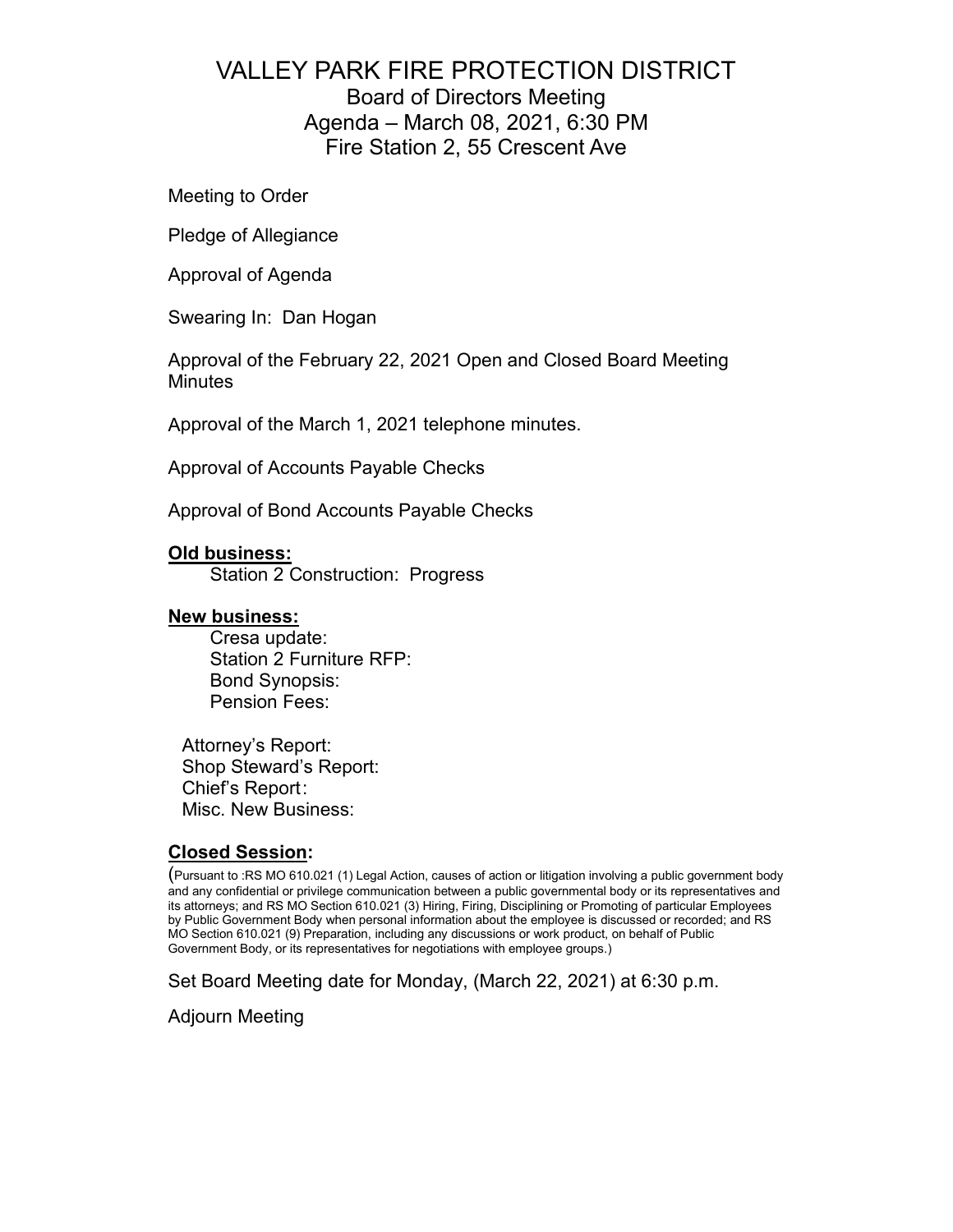

55 Crescent Avenue • Valley Park • MO 63088 Phone (636) 225-4288 · (636) 225-5247 www.vpfire.org

# **Firefighter/Paramedic Oath of Service**

I, Daniel Hogan, do solemnly swear, that I will faithfully execute the duties of the rank of Firefighter/Paramedic with the Valley Park Fire Protection District, in the County of St. Louis, State of Missouri. I will, to the best of my ability, serve the citizens, businesses and visitors of the District, following and abiding by the Rules, Regulations, Policies and Guidelines; as adopted by the Fire District so help me God.

Daniel Hogan Firefighter/Paramedic

Sworn to and subscribed before me, this 8th day of March, 2021.

Hieri Salmitt

Sheri Schmitt **Board Secretary** 

CHRISTOPHER WEBSTER, Director DANIEL WILBURN, Director SHERI SCHMITT, Director Serving the communities of Valley Park, Twin Oaks, Manchester and Unincorporated St. Louis County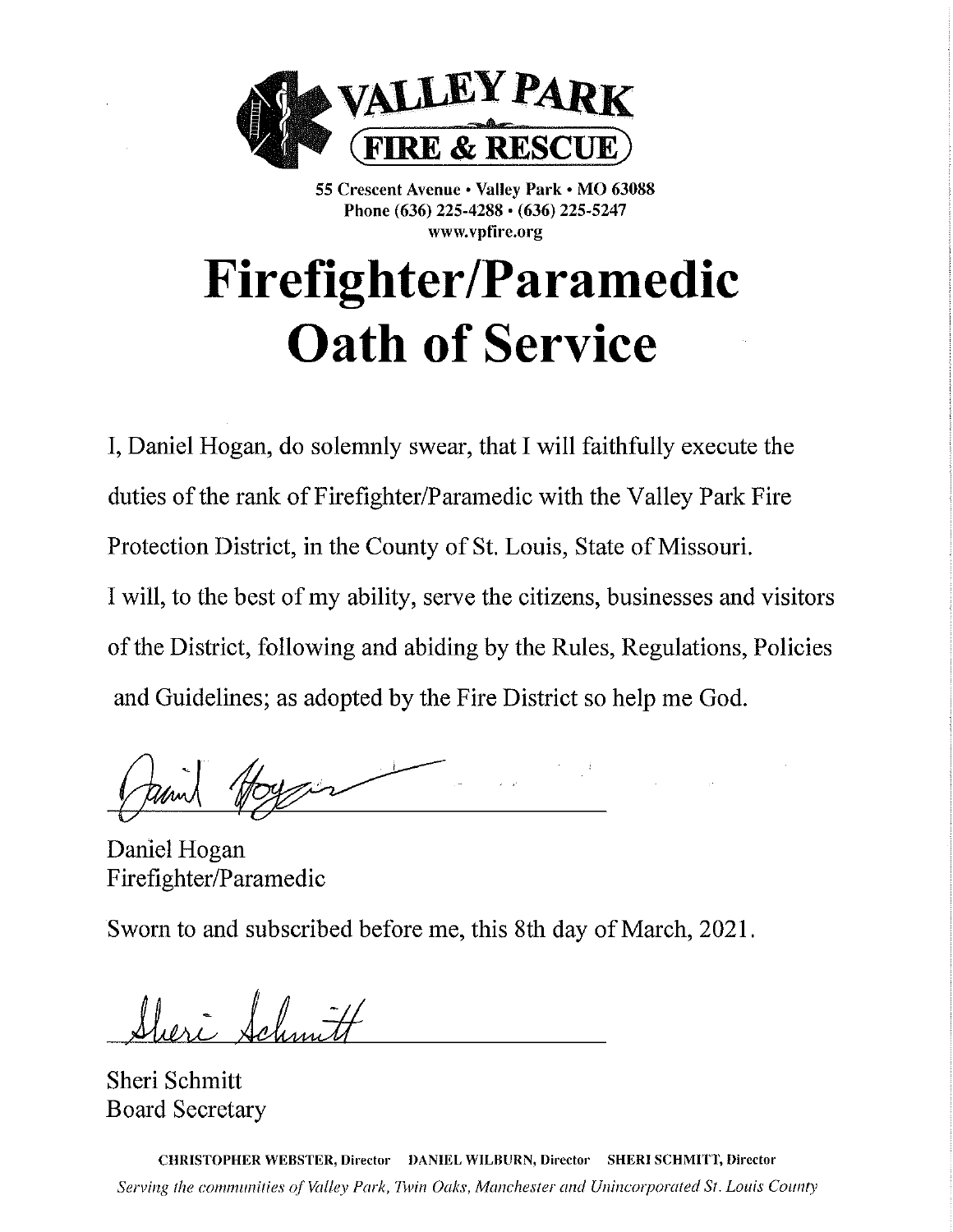### **VALLEY PARK FIRE PROTECTION DISTRICT Board of Directors Meeting** February 22, 2021, 6:30 PM Fire Station 2, 55 Crescent Ave **Meeting Minutes**

Meeting to Order: 6:30 PM

Attendance: Director Webster, Director Schmitt, Director Wilburn, Chief Polk, Assistant Chief VanGaasbeek, Deputy Chief Poleski, Steward Trower. Attorney McLaughlin, Accountant Rognan, Various staff.

Pledge of Allegiance: Led by Director Webster

Approval of Agenda: A motion was made to approve the agenda. 1<sup>st</sup> Director Webster, 2<sup>nd</sup> Director Wilburn. Motion passed 3-0.

Approval of the February 8, 2021 Open and Closed Board Meeting Minutes: A motion was made to approve the February 8, 2021 open and closed meeting minutes. 1<sup>st</sup> Director Wilburn. 2<sup>nd</sup> Director Schmitt. Motion passed 3-0.

Approval of Accounts Payable Checks: A motion was made to approve the accounts payable checks. 1<sup>st</sup> Director Wilburn, 2<sup>nd</sup> Director Schmitt. Motion passed 3-0.

Approval of Bond Accounts Pavable Checks: A motion was made to approve the bond payable checks. 1<sup>st</sup> Director Wilburn, 2<sup>nd</sup> Director Schmitt. Motion passed 3-0.

#### **Old business:**

Station 2 Construction: Chief Polk spoke regarding the station 2 project.

Pumper progress: The new pumper will be delayed and is now expected in June of 2021.

EMS Bags: Deputy Chief Poleski spoke regarding the EMS bags. A motion was made to purchase the new EMS bags. 1<sup>st</sup> Director Webster, 2<sup>nd</sup> Director Wilburn. Motion passed 3-0.

Disinfectant Fogger: Deputy Chief Poleski spoke regarding the disinfectant fogging machine. A motion was made to purchase a disinfectant fogger for each station. 1<sup>st</sup> Director Wilburn, 2<sup>nd</sup> Director Webster. Motion passed 3-0.

#### **New business:**

Finance Report: Accountant Rognan presented the January finance report.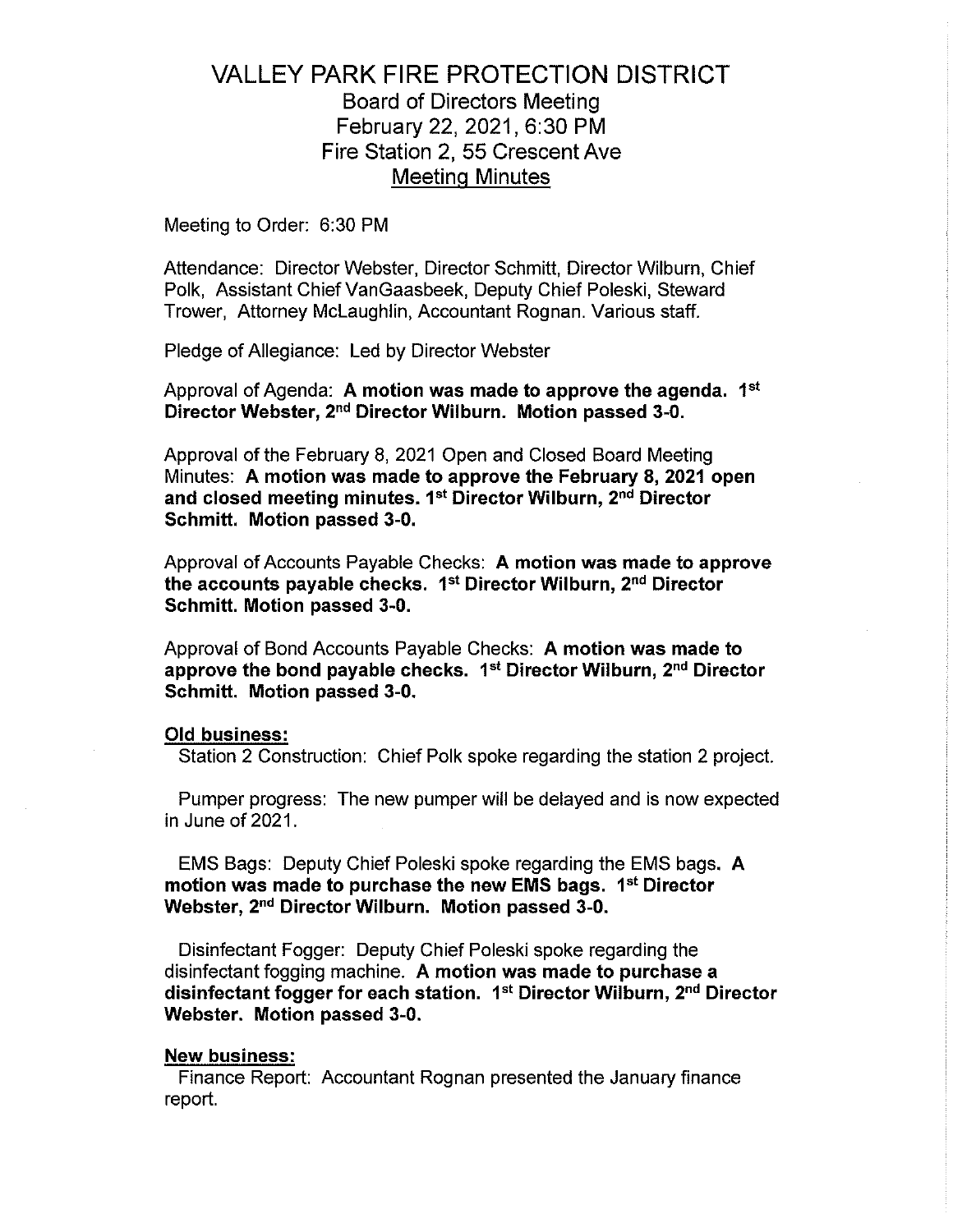02/22/2021 Board Meeting Minutes continued: Page 2 of 2

VFIS Insurance: Chief spoke regarding the VFIS insurance. It was decided to not renew this policy until a time when we have volunteers again.

MO Fad Trust: The MOFAD trust document was reviewed and approved.

Computers: Deputy Chief Poleski spoke regarding the need to replace the 2 computers in the station 2 crew quarters. A motion was made to approve the purchase of 2 new computers. 1<sup>st</sup> Director Webster, 2<sup>nd</sup> Director Schmitt. Motion passed 3-0.

Attorney's Report: None

Shop Steward's Report: Steward Trower presented a new T-shirt design. The design was approved and will be purchase at a new vendor.

Chief's Report: Chief Polk advised that Dan Hogan will be sworn in at the next board meeting.

Misc. New Business: None

#### Closed Session: (1), (9) A motion was made to enter into closed session. 1st Director Webster, 2nd Director Schmitt. Motion passed  $3-0$ .

(Pursuant to :RS MO 610.021 (1) Legal Action, causes of action or litigation involving a public government body and any confidential or privilege communication between a public governmental body or its representatives and its attorneys; and RS MO Section 610.021 (3) Hiring, Firing, Disciplining or Promoting of particular Employees by Public Government Body when personal information about the employee is discussed or recorded; and RS MO Section 610.021 (9) Preparation, including any discussions or work product, on behalf of Public Government Body, or its representatives for negotiations with employee groups.)

The meeting opened to the public with no one present.

A motion was made to set the next board meeting for Monday. (March 8, 2021) at 6:30 p.m. 1st Director Webster, 2nd Director Wilburn. Motion passed 3-0.

Motion to adjourn meeting. 1<sup>st</sup> Director Webster, 2<sup>nd</sup> Director Wilburn. Motion passed 3-0. Adjourn Meeting

<u>Afini Sd</u>

Secretary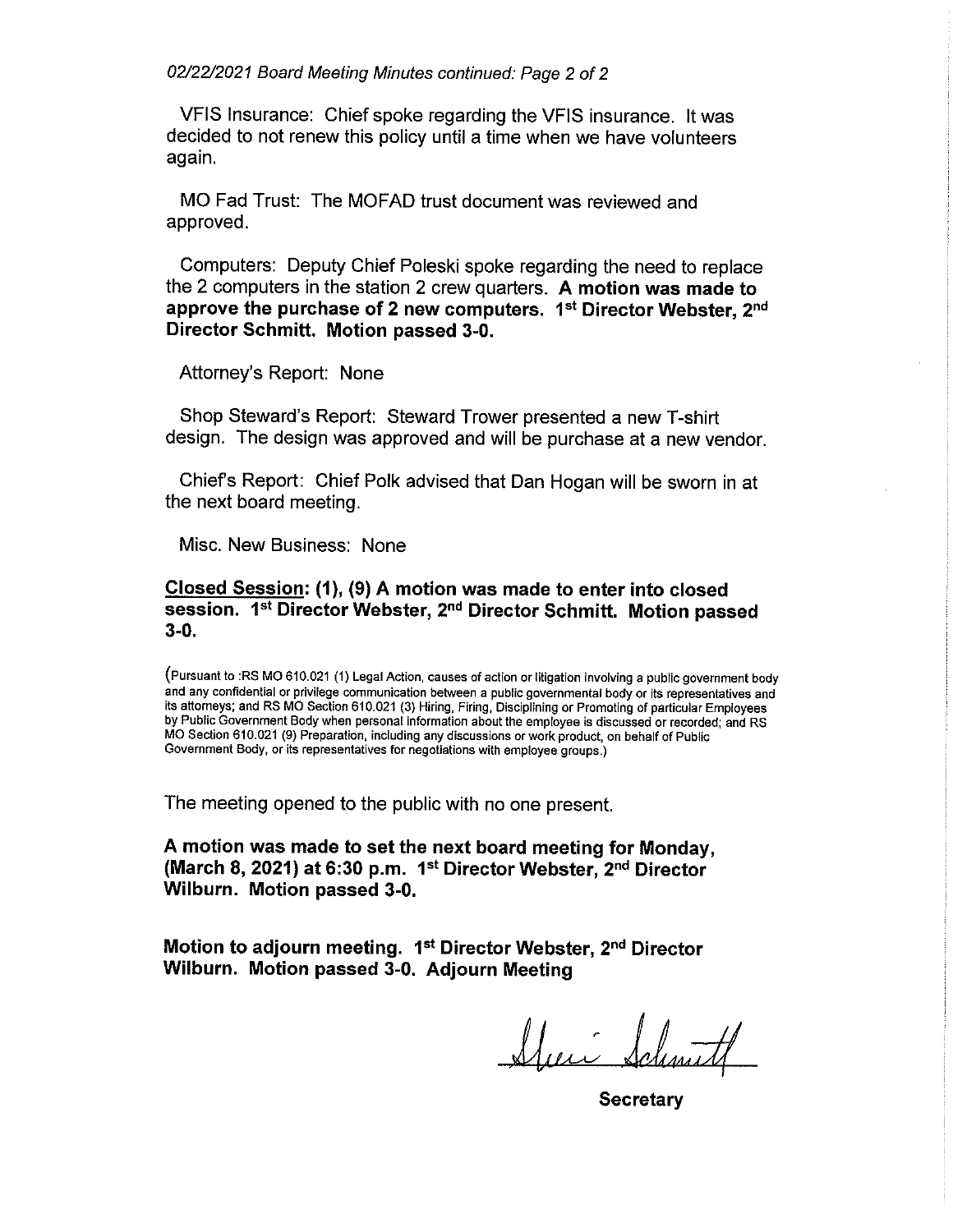## **VALLEY PARK FIRE PROTECTION DISTRICT**

**Board of Directors Meeting** March 1, 2021, 3:30 PM **Telephone Motion** 

#### **Meeting Minutes**

Chief Polk was advised of the bond payment and called the board of directors.

A discussion was had regarding the 2021 bond payment. Due to a clerical error, the bond invoice was not sent out by the bank. This payment was due 3/1/21 and UMB Bank is requesting payment.

A motion was made to make the 2021 bond payment in the amount of \$481,550.00. 1<sup>st</sup> Director Webster, 2<sup>nd</sup> Director Wilburn. Motion passed 3-0.

Sheri Schmit

**Secretary**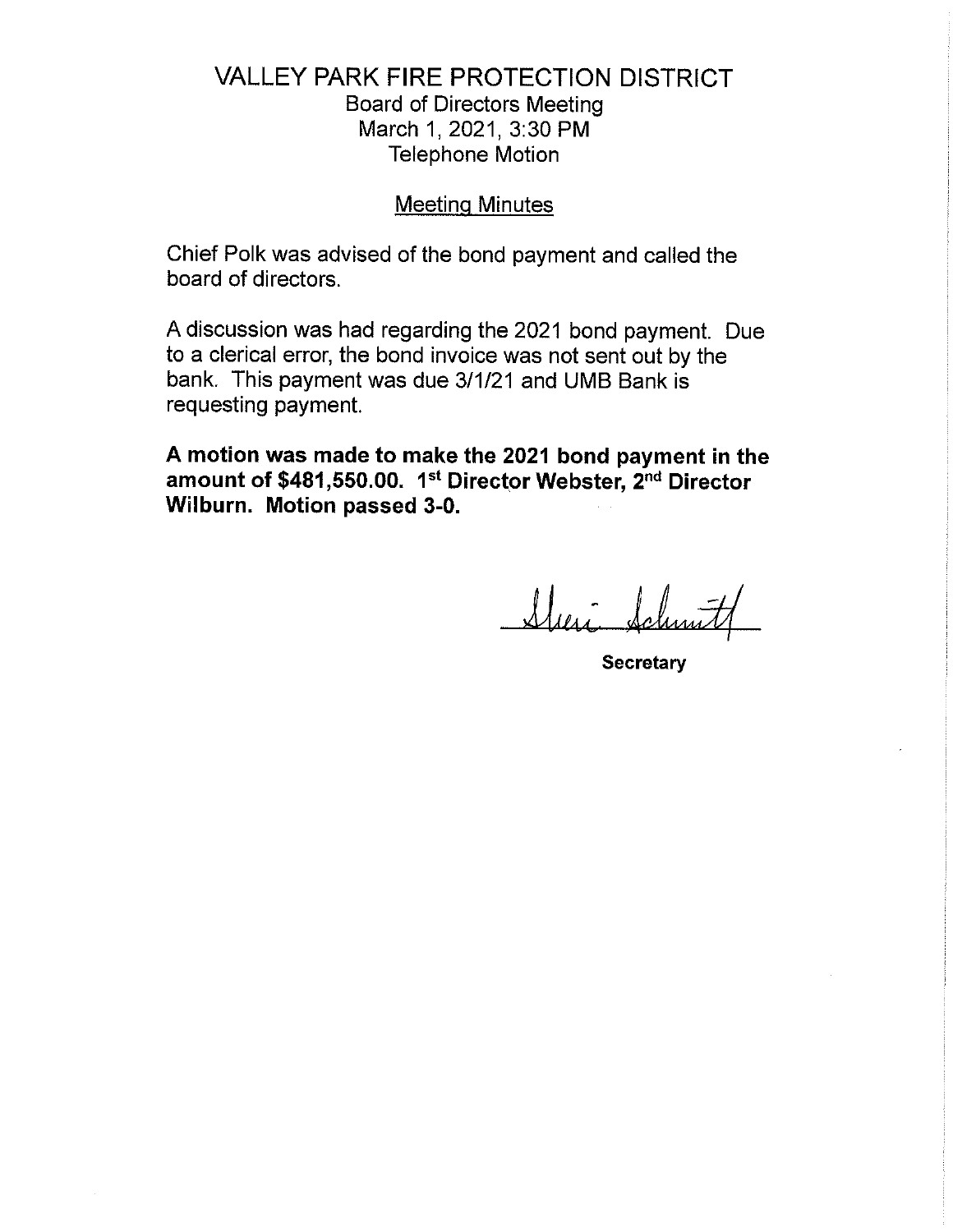| <b>VALLEY PARK FIRE PROTECTION DISTRICT</b>                    |                                   |       |                   |                               |                                                         |  |  |
|----------------------------------------------------------------|-----------------------------------|-------|-------------------|-------------------------------|---------------------------------------------------------|--|--|
| <b>Check Register - Detail of 1060</b><br><b>March 8, 2021</b> |                                   |       |                   |                               |                                                         |  |  |
|                                                                |                                   |       |                   |                               |                                                         |  |  |
| <b>Date</b>                                                    | <b>Transaction Type</b>           | Num   | Name              | <b>Split</b>                  | Amount                                                  |  |  |
|                                                                | 1060 AP Account-Control           |       |                   |                               |                                                         |  |  |
| 03/08/2021                                                     | Bill Payment (Check)              | 18355 | <b>AFLAC</b>      | 2000 Accounts Payable-Control | $-289.12$                                               |  |  |
| 03/08/2021                                                     | <b>Bill Payment (Check)</b>       | 18356 | AGT               | 2000 Accounts Payable-Control | -380.00                                                 |  |  |
| 03/08/2021                                                     | Bill Payment (Check)              | 18357 | <b>AIRGAS</b>     | 2000 Accounts Payable-Control | $-45.95$                                                |  |  |
| 03/08/2021                                                     | <b>Bill Payment (Check)</b>       | 18358 | <b>AMEREN</b>     | 2000 Accounts Payable-Control | -1,209.92                                               |  |  |
| 03/08/2021                                                     | Bill Payment (Check)              | 18359 | AT&T              | 2000 Accounts Payable-Control | $-429.52$                                               |  |  |
| 03/08/2021                                                     | Bill Payment (Check)              | 18360 | <b>ATHLETICO</b>  | 2000 Accounts Payable-Control | $-175.00$                                               |  |  |
| 03/08/2021                                                     | Bill Payment (Check)              | 18361 | <b>BOUND</b>      | 2000 Accounts Payable-Control | $-2.026.08$                                             |  |  |
| 03/08/2021                                                     | <b>Bill Payment (Check)</b>       | 18362 | <b>CHARTER</b>    | 2000 Accounts Payable-Control | $-180.88$                                               |  |  |
| 03/08/2021                                                     | <b>Bill Payment (Check)</b>       | 18363 | EYE MED           | 2000 Accounts Payable-Control | $-394.46$                                               |  |  |
| 03/08/2021                                                     | <b>Bill Payment (Check)</b>       | 18364 | <b>HENDERSON</b>  | 2000 Accounts Payable-Control | $-103.99$                                               |  |  |
| 03/08/2021                                                     | <b>Bill Payment (Check)</b>       | 18365 | K&K               | 2000 Accounts Payable-Control | $-81.84$                                                |  |  |
| 03/08/2021                                                     | Bill Payment (Check)              | 18366 | LEO               | 2000 Accounts Payable-Control | -268.06                                                 |  |  |
| 03/08/2021                                                     | <b>Bill Payment (Check)</b>       | 18367 | LEON              | 2000 Accounts Payable-Control | $-504.98$                                               |  |  |
| 03/08/2021                                                     | Bill Payment (Check)              | 18368 | MARCO             | 2000 Accounts Payable-Control | $-70.42$                                                |  |  |
| 03/08/2021                                                     | <b>Bill Payment (Check)</b>       | 18369 | <b>MASTERCARD</b> | 2000 Accounts Payable-Control | $-70.00$                                                |  |  |
| 03/08/2021                                                     | <b>Bill Payment (Check)</b>       | 18370 | <b>MCLAUGH</b>    | 2000 Accounts Payable-Control | $-1,221.00$                                             |  |  |
| 03/08/2021                                                     | <b>Bill Payment (Check)</b>       | 18371 | <b>MOAMW</b>      | 2000 Accounts Payable-Control | $-213.46$                                               |  |  |
| 03/08/2021                                                     | <b>Bill Payment (Check)</b>       | 18372 | <b>MSD</b>        | 2000 Accounts Payable-Control | $-100.84$                                               |  |  |
| 03/08/2021                                                     | <b>Bill Payment (Check)</b>       | 18373 | OFFICE            | 2000 Accounts Payable-Control | -169.23                                                 |  |  |
| 03/08/2021                                                     | <b>Bill Payment (Check)</b>       | 18374 | R&R               | 2000 Accounts Payable-Control | -88.00                                                  |  |  |
| 03/08/2021                                                     | <b>Bill Payment (Check)</b>       | 18375 | <b>ROGNAN</b>     | 2000 Accounts Payable-Control | $-1400.00$                                              |  |  |
| 03/08/2021                                                     | Bill Payment (Check)              | 18376 | <b>SENTINEL</b>   | 2000 Accounts Payable-Control | $-1.536.45$                                             |  |  |
| 03/08/2021                                                     | <b>Bill Payment (Check)</b>       | 18377 | <b>SPIRE</b>      | 2000 Accounts Payable-Control | -1 366.58                                               |  |  |
| 03/08/2021                                                     | Bill Payment (Check)              | 18378 | STANDARD001       | 2000 Accounts Payable-Control | $-171.20$                                               |  |  |
| 03/08/2021                                                     | <b>Bill Payment (Check)</b>       | 18379 | STANDARD002       | 2000 Accounts Payable-Control | -4,573.88                                               |  |  |
| 03/08/2021                                                     | <b>Bill Payment (Check)</b>       | 18380 | STLCOUNELECT      | 2000 Accounts Payable-Control | $-25.00$                                                |  |  |
| 03/08/2021                                                     | <b>Bill Payment (Check)</b>       | 18381 | <b>STONE</b>      | 2000 Accounts Payable-Control | $-113.28$                                               |  |  |
| 03/08/2021                                                     | <b>Bill Payment (Check)</b>       | 18382 | VOYA              | 2000 Accounts Payable-Control | $-5.384.00$                                             |  |  |
| 03/08/2021                                                     | Bill Payment (Check)              | 18383 | <b>VPELEV</b>     | 2000 Accounts Payable-Control | $-48.53$                                                |  |  |
| 03/08/2021                                                     | <b>Bill Payment (Check)</b>       | 18384 | <b>WASTE</b>      | 2000 Accounts Payable-Control | $-280.50$                                               |  |  |
|                                                                |                                   | 18385 | <b>WCEMS</b>      | 2000 Accounts Payable-Control |                                                         |  |  |
| 03/08/2021                                                     | Bill Payment (Check)              |       |                   |                               | $-5,000.00$<br>$-519.60$                                |  |  |
| 03/08/2021                                                     | Bill Payment (Check)              | 18386 | <b>WEX</b>        | 2000 Accounts Payable-Control |                                                         |  |  |
|                                                                | Total for 1060 AP Account-Control |       |                   |                               | 28,441.77<br>-\$                                        |  |  |
|                                                                |                                   |       |                   |                               |                                                         |  |  |
|                                                                |                                   |       |                   |                               |                                                         |  |  |
|                                                                |                                   |       |                   |                               |                                                         |  |  |
|                                                                |                                   |       |                   |                               |                                                         |  |  |
|                                                                |                                   |       |                   |                               | <u>REVIEWED</u><br><b>Jim Polk</b><br><b>Five Chief</b> |  |  |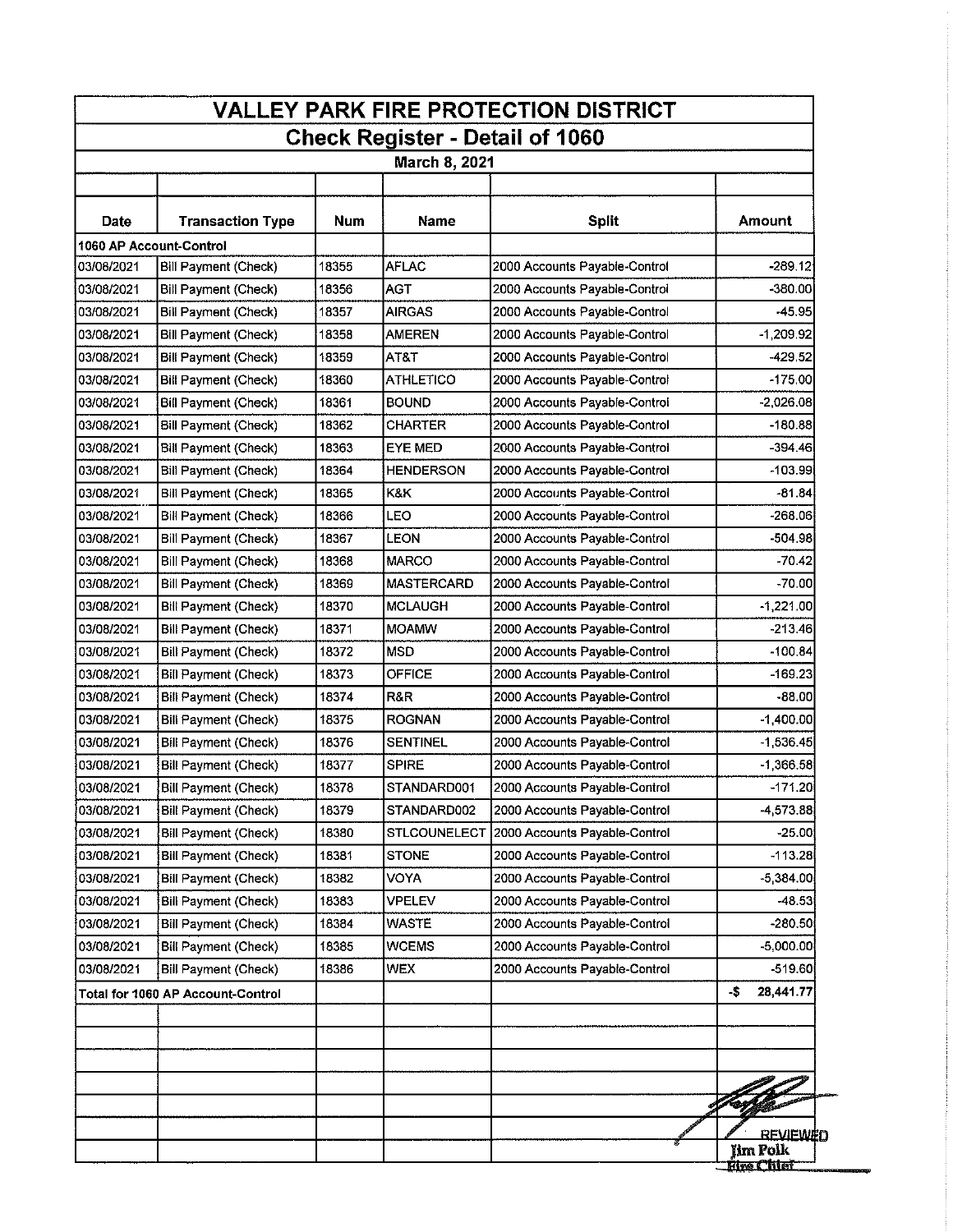| <b>VALLEY PARK FIRE PROTECTION DISTRICT</b> |              |            |                   |              |                          |                   |  |
|---------------------------------------------|--------------|------------|-------------------|--------------|--------------------------|-------------------|--|
| <b>BOND Check Register - Detail of 1023</b> |              |            |                   |              |                          |                   |  |
| March 8, 2021                               |              |            |                   |              |                          |                   |  |
|                                             |              |            |                   |              |                          |                   |  |
| <b>Date</b>                                 | <b>Trans</b> | <b>Num</b> | <b>Name</b>       | <b>Class</b> | <b>Split</b>             | Amount            |  |
| 1023 STL Bond Capital                       |              |            |                   |              |                          |                   |  |
| 03/08/2021                                  | Check        | 4145       | COVP              |              | 5220 Capital Expenditure | $-1,593,75$       |  |
| 03/08/2021                                  | Check        | 4146       | <b>CRESA</b>      |              | 5220 Capital Expenditure | $-6,500.00$       |  |
| 03/08/2021                                  | Check        | 4147       | <b>JEMA2</b>      |              | 5220 Capital Expenditure | -7.075.78         |  |
| 03/08/2021                                  | <b>Check</b> | 4148       | <b>MACQUEEN</b>   |              | 5220 Capital Expenditure | $-1,848.00$       |  |
| 03/08/2021                                  | Check        | 4149       | PSI               |              | 5220 Capital Expenditure | $-340.00$         |  |
| 03/08/2021                                  | Check        | 4150       | <b>L KEELEY</b>   |              | -Split-                  | $-121,659.75$     |  |
| 03/08/2021                                  | <b>Check</b> | 4151       | <b>LANDMARK</b>   |              | 5220 Capital Expenditure | $-1,651.31$       |  |
| Total for 1023 STL Bond Capital             |              |            |                   |              |                          | 140,668.59<br>-\$ |  |
| 5220 Capital Expenditure                    |              |            |                   |              |                          |                   |  |
| 03/08/2021                                  | Check        | 4145       | COVP              | 3 Bond       | 1023 STL Bond Capital    | 1,593.75          |  |
| 03/08/2021                                  | Check        | 4146       | CRESA             | 3 Bond       | 1023 STL Bond Capital    | 6,500.00          |  |
| 03/08/2021                                  | Check        | 4147       | JEMA <sub>2</sub> | 3 Bond       | 1023 STL Bond Capital    | 7,075.78          |  |
| 03/08/2021                                  | Check        | 4150       | <b>L KEELEY</b>   | 3 Bond       | 1023 STL Bond Capital    | 68,733.00         |  |
| 03/08/2021                                  | Check        | 4150       | <b>L KEELEY</b>   | 3 Bond       | 1023 STL Bond Capital    | 52,926.75         |  |
| 03/08/2021                                  | Check        | 4151       | <b>LANDMARK</b>   | 3 Bond       | 1023 STL Bond Capital    | 1,651.31          |  |
| 03/08/2021                                  | Check        | 4148       | <b>MACQUEEN</b>   | 3 Bond       | 1023 STL Bond Capital    | 1,848.00          |  |
| 03/08/2021                                  | Check        | 4149       | PSI               | 3 Bond       | 1023 STL Bond Capital    | 340.00            |  |
| Total for 5220 Capital Expenditure          |              |            |                   |              |                          | 140,668.59<br>\$  |  |

 $\mathcal{A}^{\mathcal{A}}$ 

 $\mathcal{A}^{\mathcal{A}}$ 

falle

Ilm Polk<br>Fire Chief REVIEWED

 $\sim$ 

J.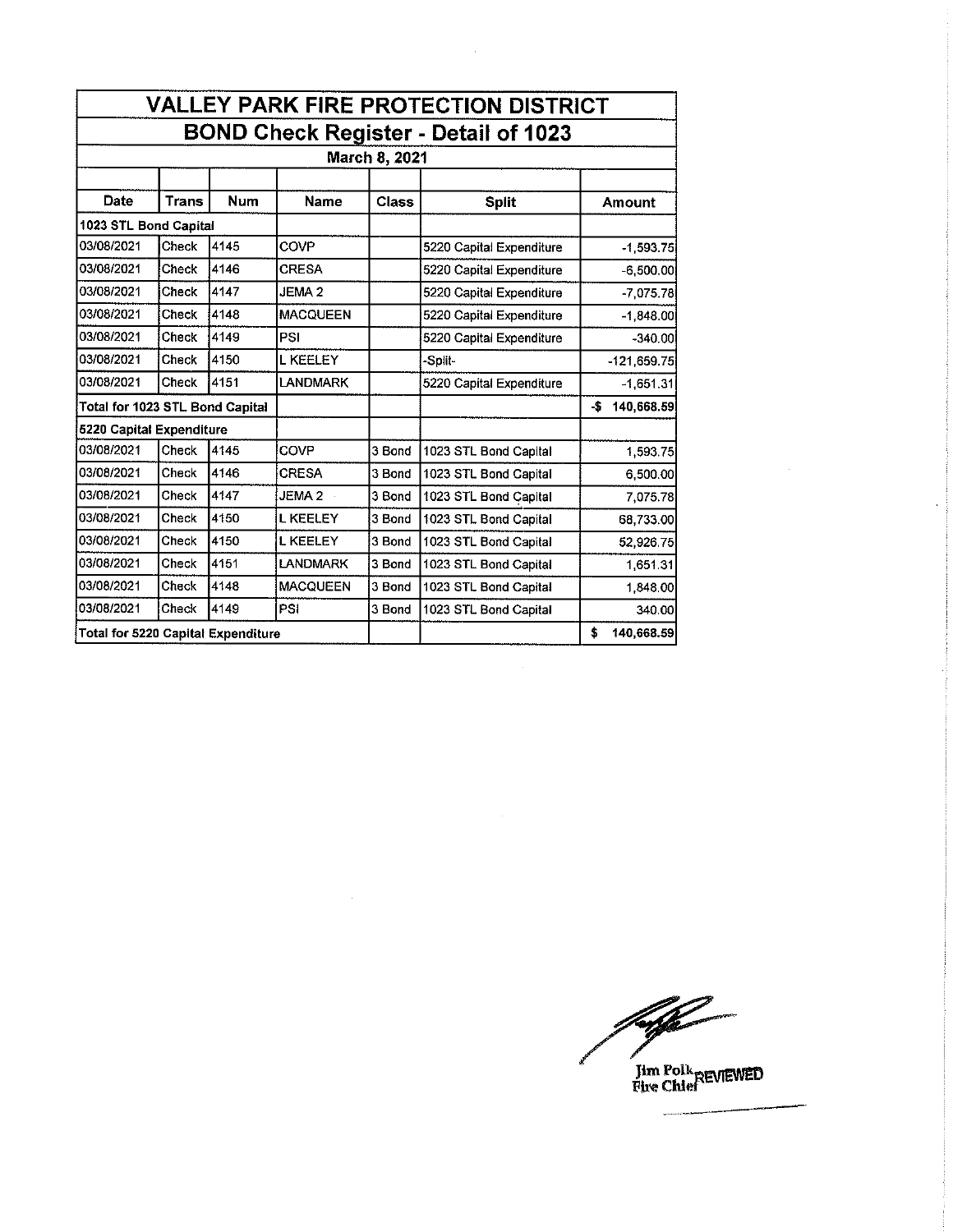



VALLEY PARK FIRE DISTRICT ATTN FIRE CHIEF 55 CRESCENT AVE VALLEY PARK MO 63088

**Issue** VP19 VALLEY PARK FIRE DIST GO BDS SRS 2019 DTD 03/05/2019

03/01/2021 **Issue Payment Date**

| <b>Registered Interest</b> | \$231,550.00 |
|----------------------------|--------------|
| <b>Matured Bonds</b>       | \$250,000.00 |
| <b>Called Bonds</b>        | \$0.00       |
| <b>Principal Reduction</b> | \$0.00       |
| <b>Coupon Interest</b>     | \$0.00       |

#### **TOTAL DUE** \$ 481,550.00

**Payments by check are due 3 days prior to Issue Payment Date. Please return a copy of this notice with your remittance.**

**Unless otherwise specified in bond documents: Payments by Fed Funds Wires are due by 11:00 am CT on the Issue Payment Date. Payments by ACH are due 2 business days prior to the Issue Payment Date.**

#### **Wire Instructions:**

BNF NAME:<br>ABA· UMB BANK NA

 $BNF A/C$ 

ATTN: SARA DUPAIX - VP19

#### **ACH Instructions:** UMB BANK NA

ATTN: SARA DUPAIX - VP19 101 000 695 ABA: ABA: TRUST OPERATIONS 101 000 695 9801018981 BNF NAME:<br>ABA· BNF A/C:

> **Account Officer:** SARA DUPAIX **Phone:** 3146128487 **Email:** sara.dupaix@umb.com

TRUST OPERATIONS

9800006823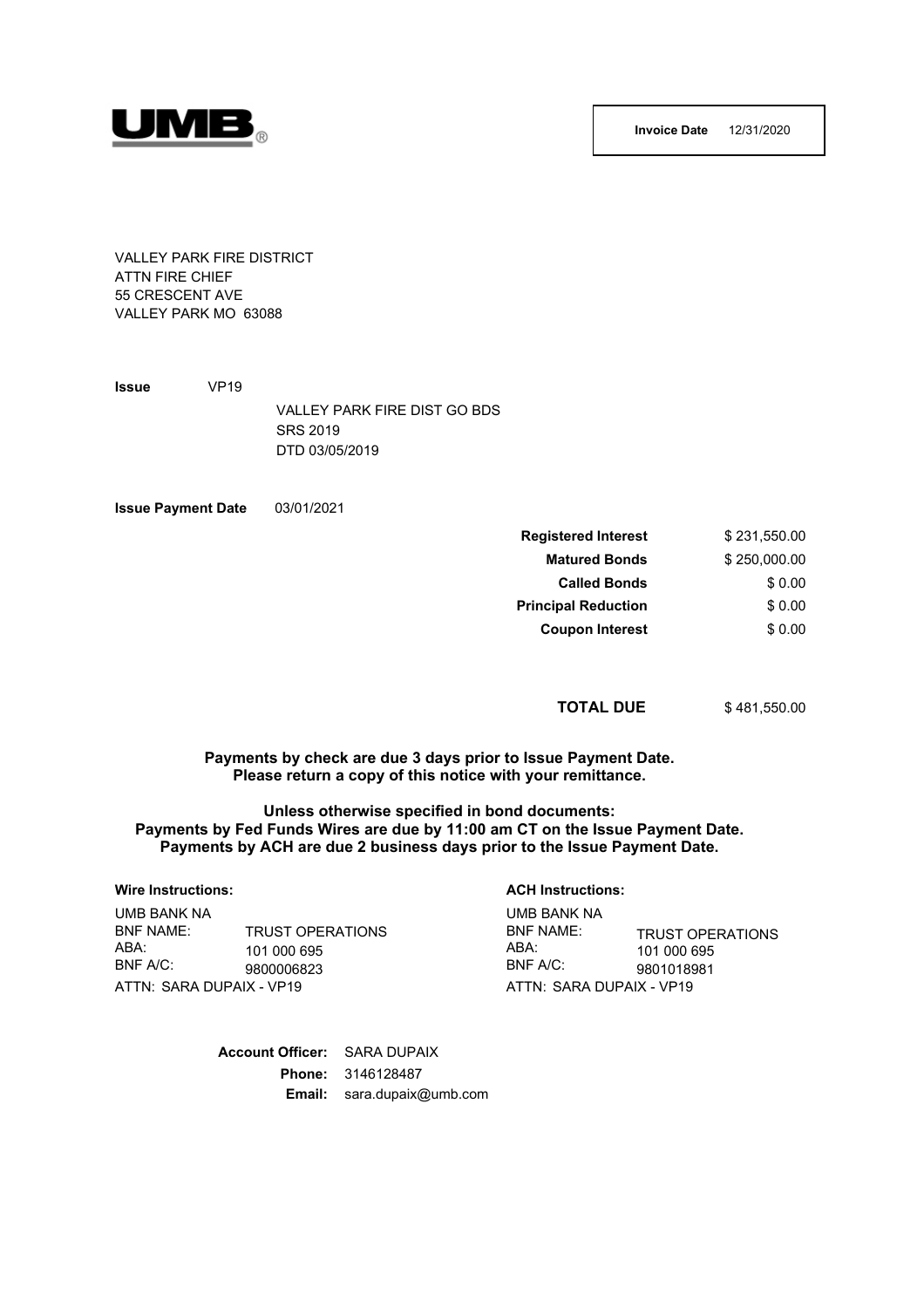**Bond Review 2/1/2021**

| <b>Description</b>        | Cost |                | <b>Balance</b> |               | <b>Future Costs</b> |
|---------------------------|------|----------------|----------------|---------------|---------------------|
|                           |      |                | \$             | 12,801,000.00 |                     |
| Station 1                 | \$   | 1,488,878.00   | \$             | 11,312,122.00 |                     |
| Station 2                 | \$   | 603,736.00     | \$             | 10,708,386.00 | 6,000,000.00<br>\$  |
| <b>Station 2 Property</b> | \$   | 219,980.00     | \$             | 10,488,406.00 |                     |
| Ladder Truck              | \$   | 800,000.00     | \$             | 9,688,406.00  |                     |
| Pumper                    | \$   | 642,666.00     | \$             | 9,045,740.00  | \$<br>71,000.00     |
| Ambulance 1917            | \$   | 211,000.00     | \$             | 8,834,740.00  | \$<br>300,000.00    |
| Ambulance 1927            | \$   | 256,380.00     | \$             | 8,578,360.00  | \$<br>600,000.00    |
| <b>Staff 1900</b>         | \$   | 30,000.00      | \$             | 8,548,360.00  |                     |
| <b>Staff 1901</b>         | \$   | 30,000.00      | \$             | 8,518,360.00  |                     |
| <b>Cardiac Monitors</b>   | \$   | 188,403.00     | \$             | 8,329,957.00  |                     |
| Compressor                | \$   | 45,355.00      | \$             | 8,284,602.00  |                     |
| <b>Turnout Gear</b>       | \$   | 80,550.00      | \$             | 8,204,052.00  |                     |
| Misc Equipement           | \$   | 211,425.00     | \$             | 7,992,627.00  | 1,198,141.00<br>\$  |
| <b>Bond Fees</b>          | \$   | 59,077.00      | \$             | 7,933,550.00  |                     |
| <b>Interest Add</b>       | \$   | 235,598.00     | \$             | 8,169,148.00  |                     |
|                           |      | <b>Balance</b> | \$             | 8,169,148.00  | \$<br>8,169,148.00  |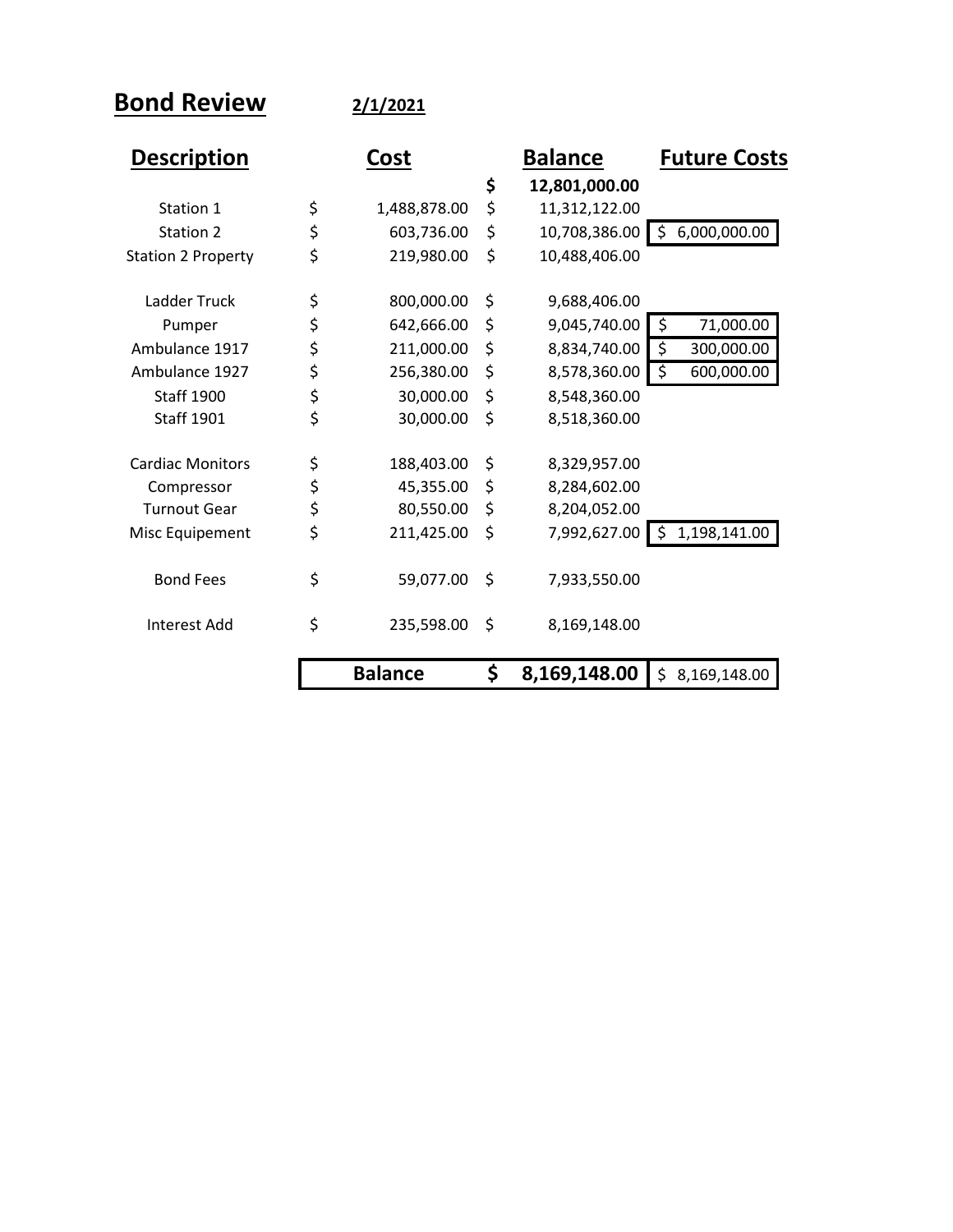

1921 Gallows Road Suite 710 Vienna, VA 22182 USA

Main +1 703 917 0143 Fax +1 703 827 9266

milliman.com

March 2, 2021

Chief James Polk Valley Park Fire Protection District 55 Crescent Avenue Valley Park, MO 63088

#### **Re: 2021 Retirement Consulting Services Fees for the Valley Park Fire Protection District Defined Benefit Plan**

Dear Chief Polk:

The purpose of this letter is to provide you a 2021 actuarial services fee schedule (previously reported as Appendix A) for our work for the Defined Benefit Plan & Trust. This schedule is incorporated and subject to all terms and conditions of the Defined Benefit Plan Services Agreement between Valley Park Fire Protection District ("Plan Sponsor") and Milliman, Inc. ("Milliman") dated April 19, 2004. Milliman will perform the annual or ad hoc services, listed below for fixed fees per task.

- Preparation of the January 1, 2021 Actuarial Valuation Report and Fiscal 2021 Recommended Contribution (\$4,500).
- ▶ Preparation of the Fiscal 2020 GASB 68 Disclosure Report (\$3,500).
- $\triangleright$  Preparation of January 1, 2021 Benefit Statements for all Active Members providing Accrued and Projected Pension Benefits (\$1,200).
- $\triangleright$  Preparation of Benefit Calculations and election packages (\$250 per calculation). Please note that if special calculations are required such as for a Qualified Domestic Relations Order our fees will be based on our hourly rates.

Charges for any other non-recurring services will be billed at our normal billing rates, plus any out-of-pocket expenses we incur on your behalf during the engagement. Our normal billing rates range from \$200 to \$400 per hour, depending on the consultant or analyst working on the assignment. Separate engagement letters will be provided for any requested special project work.

We anticipate completion of the above tasks, except for ad hoc benefit calculation requests, in six to eight weeks from your approval.